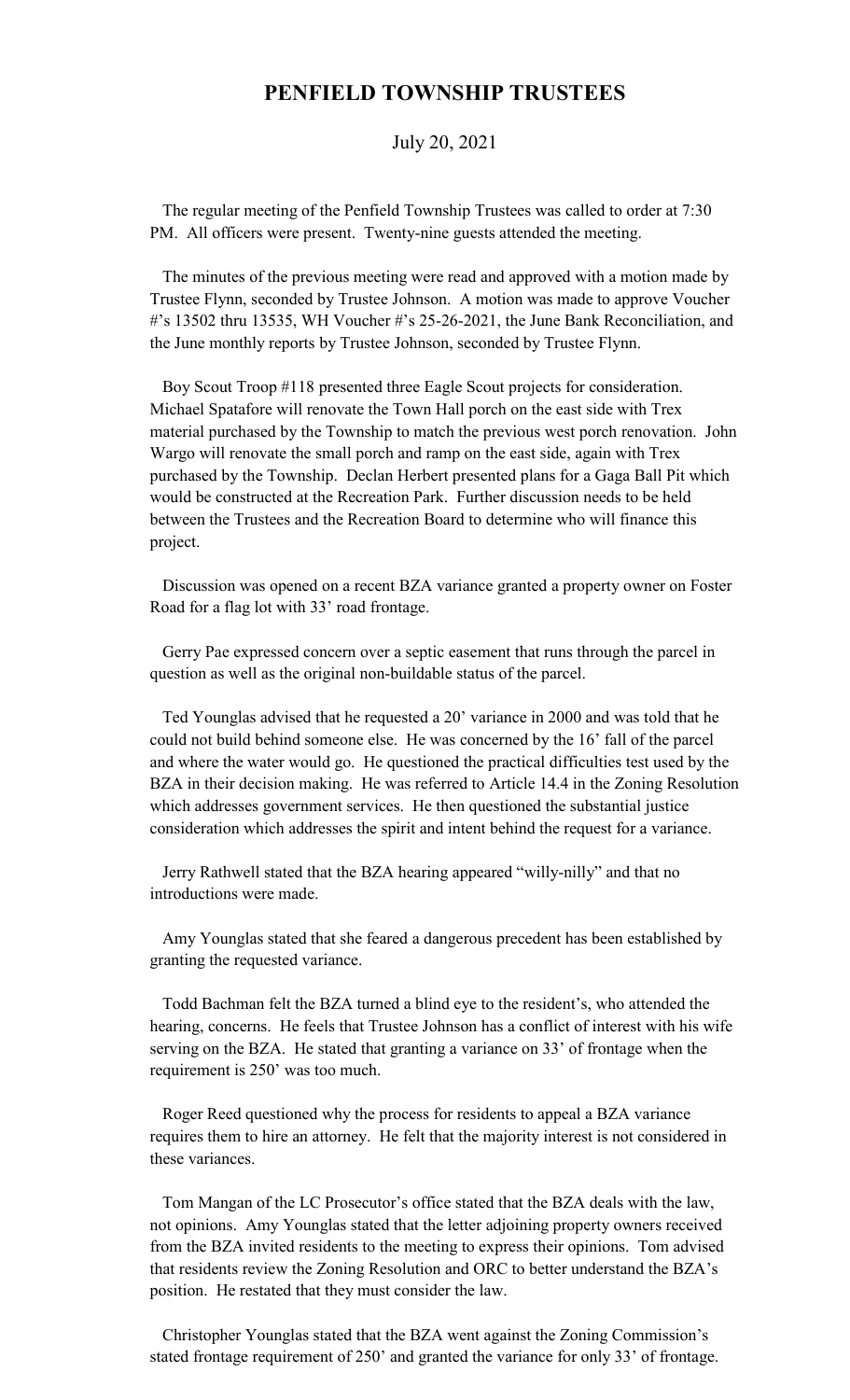Scott Schrader questioned whether a vote of no confidence could be used to remove board members. Tom Mangan stated that would be illegal in the removal of public officials.

 Shawn Reed questioned whether board members view the property they are deciding on. He questioned who holds the appointed board accountable. He stated with the rain in the past week there is already a significant water issue due to the 16' of fall. He further stated that when he requested a variance from his 236' frontage he was required to provide house plans and details on placement. Tom Mangan advised that the BZA can't speak on pending matters.

 Todd Bachman questioned the process to make trustees aware of dissatisfaction of residents on pending variance requests. He stated that the parcel in question is for sale.

 Ted Younglas questioned how the Township residents were notified of a potential cell tower construction. Fiscal Officer Denes advised minutes of all meetings are published in the Rural Urban, posted on the Township website, and legal notices are published in the paper per ORC requirements. Younglas suggested mailing a letter to all residents. FO Denes advised that was not fiscally responsible with 717 households in the Township.

 Todd Bachman reported that no map was included with the letter to the residents advising of flag lot variance request.

 Joy Rathwell, an adjoining property owner, stated that ten years ago when they purchased their home they researched township zoning and were comfortable that the parcel in question was not a buildable lot. She feels that Mr. Fowler's needs were considered but other residents were not

 Jon Bailey, Keystone High School's Athletic Director, was in attendance to discuss the 2022 contract between the High School and Recreation Board for the HS and JV teams use the ball fields. He questioned the cost of \$2,500 in lieu of the expenses the high school already bears. He presented invoices from 2019 totaling \$588.30 and 2020 totaling \$576 in support. Trustee Flynn advised that Lagrange Rec Board is proposing a charge to the HS of \$5,000 per year. Coach Bert Fitzgerald stated that the fields were a mess and were unplayable and he'd hoped to schedule additional games and practice yet this season. He also advised that fences needed repair. A meeting was scheduled for 8/3 at 6:00 PM at the Recreation Park with the HS, Hot Stove, Recreation Board, and Trustees to discuss areas of responsibility. AD Bailey will invite the school superintendent to join the meeting.

 Roger Reed questioned the original plan to place a cell tower at the Recreation Park and the fact that the decision was tabled due to parents concerned about the hazard to their children.

 Jennifer Kidney, of the LC 4-H band, requested permission to hold a community concert and ice cream social at the Recreation Park on August  $8<sup>th</sup>$  from 7: PM until approximately 8 PM. This is their way of saying thanks for allowing them to practice at the Park. There will be approximately 30 band members participating. Trustee Johnson will place notice on Township website and FB page.

 Assistant Hall Coordinator Tom Seman discussed a different ground cover on the sloped front of the Cemetery as it is nearly impossible to weed eat there. He will research wild flowers to add in the existing cover. Terry Lyons repaired a faucet and noted a broken line to the ball field.

 PHS Secretary Jackie Johnson reminded all of their garage sale from July 22 to July 24 at the former Recycle Building.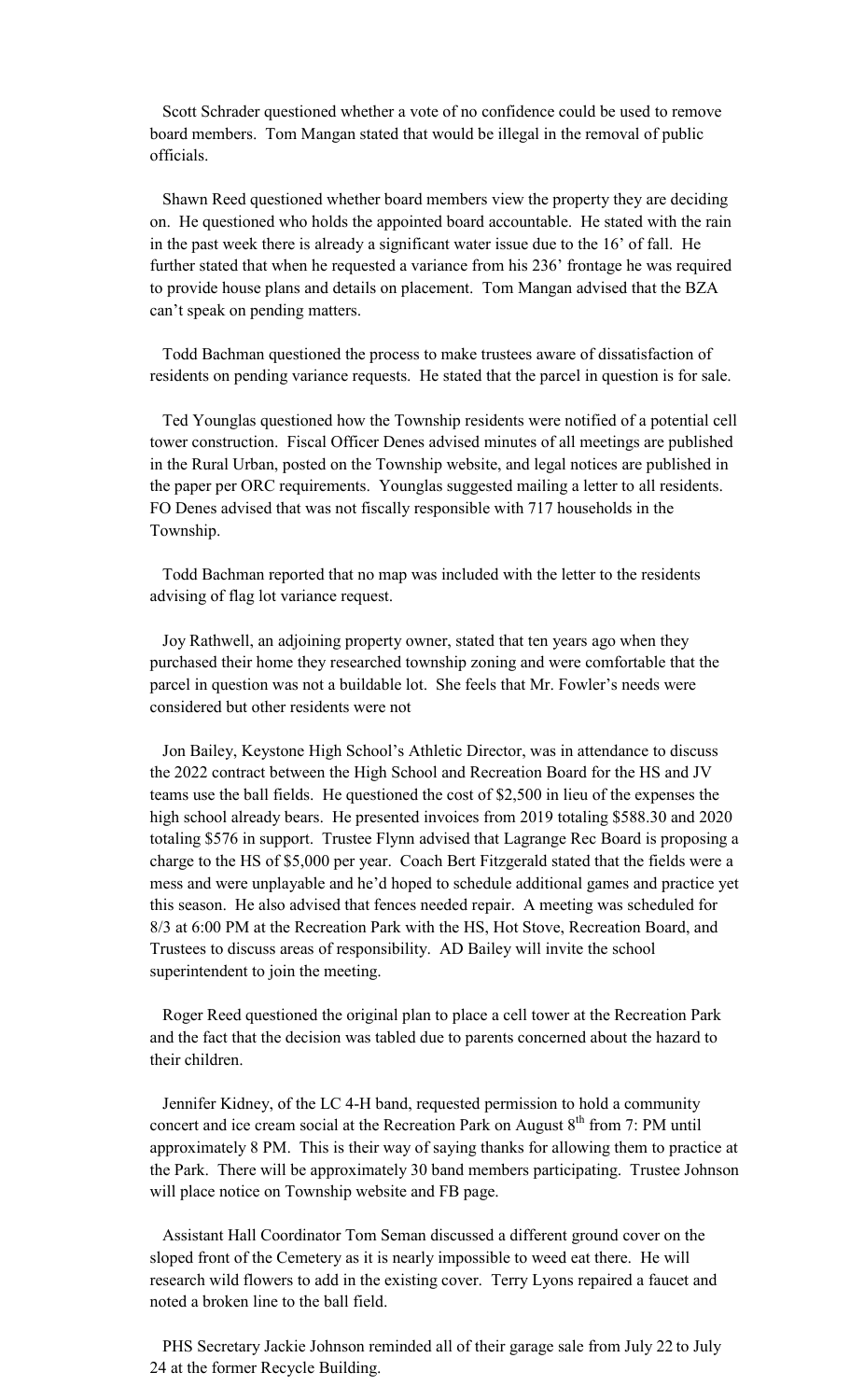Recreation Board member Theresa Seman reminded all of their Craft Show on July  $24<sup>th</sup>$  at the Recreation Park. She questioned if show could be moved into Community Room in the event of rain. Trustees agreed to this.

Zoning Secretary Linda Albrecht reported a zoning meeting on July  $28<sup>th</sup>$  at 7:00 PM at the Town Hall.

 Jeff Holland, of 39101 Jones Road, advised that the culvert under the road is half full of mud and needs cleaned. Former Trustee Lloyd Gordon advised that the LC Engineer's office had jetted it out approximately 28 years ago. Chairman Conrad will contact the LC Engineer's office regarding same.

 Chris Younglas questioned the number of Zoning Commission and BZA members. He was advised that each board is composed of 5 members and 2 alternates. The members serve 5-year terms and the alternates are appointed annually.

 Pittsfield Trustee/SWAC member Mark McConnell was in attendance with some questions on the Curtis Ditch projects. Fiscal Officer Denes will provide copies of the maps from these projects. The LC Engineer's office is supposed to inspect ditches annually and maintain them. FO Denes asked if Don Romancek/SWAC could ask them to be more diligent in this effort. A resident questioned how to go about getting a ditch cleaned and was told to contact Don Romancek.

 Former Trustee Gordon advised that he was disappointed in the BZA's granting of the flag lot variance. He looked around the room and stated with very few exceptions had he seen any of the residents in attendance helping out on Pride Day, Dumpster Day, or other Township functions. He encouraged the residents to get involved in their community. Gordon commended Bob Storms on the mowing of the roadside ditches.

 Michael Shank, of Foster Road, contacted Cemetery Sexton Duane Johnson regarding Netflix's use of the Cemetery on 9/4 to film a Cemetery scene. He was given permission and will forward a Certificate of Liability. He further advised that extras will be needed and should dress in appropriate funeral attire. Shank went on to question 4 Cemetery plots owned by his family and was told by Johnson that the Township would buy them back.

 Zoning Inspector Brett Linden reported that he issued 3 permits in July and is working on another 3 or 4. He continues to work with resident Bakata on a conditional use permit to operate a tire repair shop. Linden received a complaint regarding the residents at 40956 St. Rt. 18 allowing their poultry to run free in the roadway. ORC 951.02 requires poultry to be contained. Linden cited Article 7.13 of the Zoning Resolution that addresses historical lots. When the flag lot that the variance was granted for was created in 1976 the minimum frontage required was 100'.

 Fiscal Officer Vicki Denes read the correspondence which included a letter sent to the LCOOA in support of their Community Foundation grant request. She reported on her attendance at the SSOA meeting where a needs assessment survey was discussed. These will be distributed in early August and FO Denes volunteered to take 50 copies for distribution. A Focus Group for Caregivers will be offered in many locations. Details can be found on Township website. Denes reminded all of the Red Cross Blood Drive on 7/28. Denes received confirmation of the Department of Commerce's receipt of the Cemetery Grant. Correspondence included a recall on the Dodge dump truck, the LC Sheriff's report, a note commending  $P \& J$ 's maintenance and cleaning of the Porta-John's at the Parks, a thank you from the Board of Elections for the use of the hall for the election, information on OPWC's upcoming Round 36, and an email from Lagrange Township's Trustee, Rita Canfield requesting a copy of the Township's contract with KHS for the use of the ball fields. Denes asked for guidance from the Trustee's on this matter.